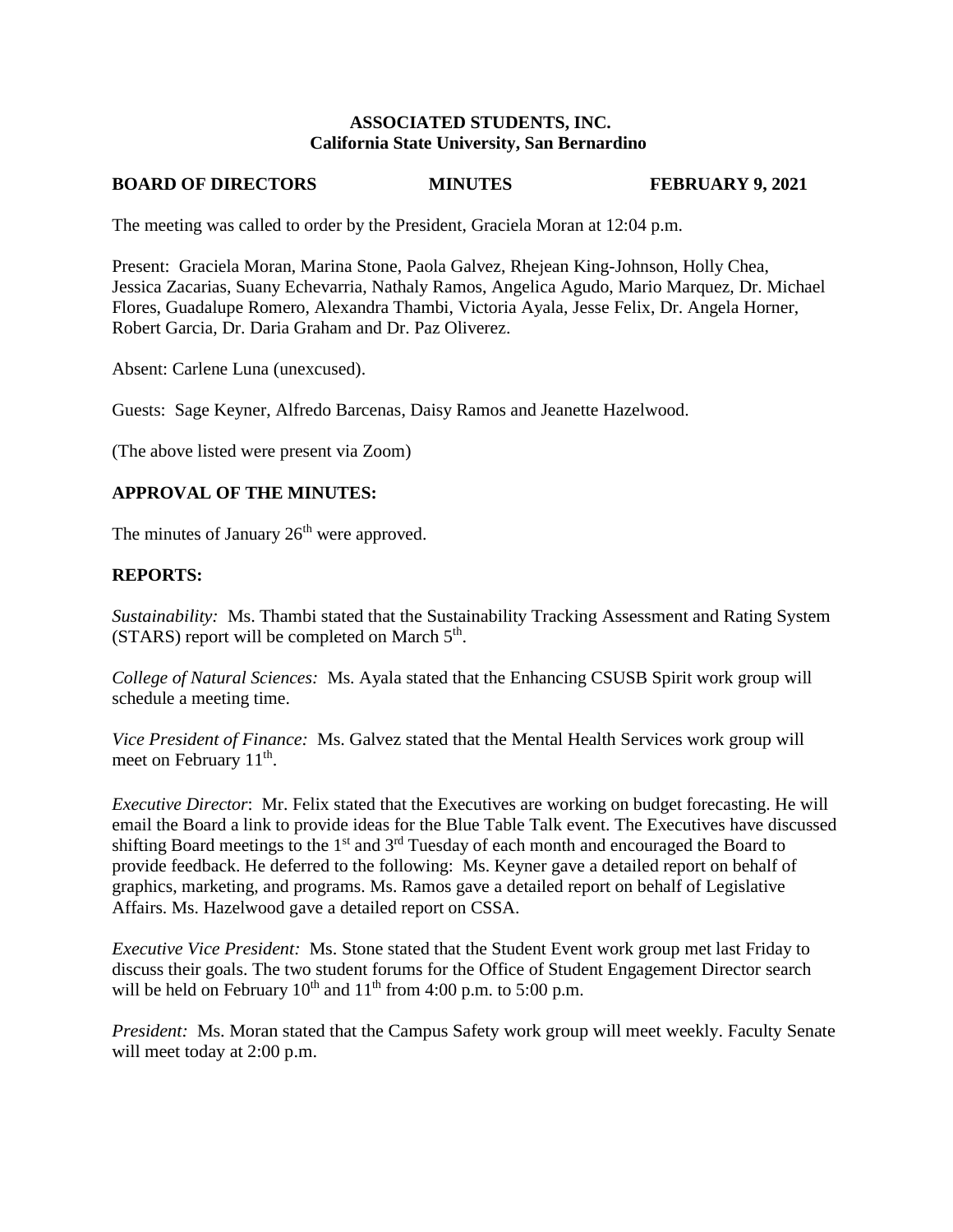#### *Minutes*

## **ADOPTION OF AGENDA:**

M/S Felix/Ayala: To remove Chancellor Castro as a Guest Speaker from the agenda. Passed unanimously.

The agenda was adopted as amended.

#### **NEW BUSINESS:**

# **BD 04-21 M/S Felix /Echevarria: Appointment of three Board of Directors representatives to the ASI Elections Committee.**

M/S Felix/Echevarria: To amend the item to read, "Appointment of three Board of Directors representatives to the ASI Elections Committee and the Selection of the Chair." Passed unanimously.

Mr. Felix explained that this is an important Committee. Three Board members who are not seeking office or re-election are needed and one of these positions shall be appointed as chair by the ASI BoD.

Mr. Felix nominated Ms. Agudo to sit on the Committee. The nomination was accepted.

Mr. Felix nominated Mr. Marquez to sit on the Committee. The nomination was accepted.

Ms. Ayala nominated Dr. Flores to sit on the Committee. The nomination was accepted.

Mr. Felix nominated Ms. King-Johnson to sit on the Committee. The nomination was accepted.

Mr. Felix deferred to Mr. Barcenas.

Mr. Barcenas reminded the Board that if they are seeking re-election, they cannot serve on this Committee.

Mr. Felix recommended that the nominees explain why they should sit on the Committee.

Ms. Agudo stated that she will not be returning since this is her last semester. She would like to be part of the selection process to ensure that the Board is left in good hands.

Mr. Marquez stated that he will not be returning next semester since he is graduating. He would like to sit on the Committee to provide an honest and unbiased perspective. He explained that he has outside experience that is relevant in order to sit on the Committee.

Dr. Flores stated that he will not be returning after this term and explained that he has outside experience that is relevant in order to sit on the Committee.

Ms. King-Johnson stated that she will be graduating this semester. She would like to sit on the Committee to ensure that the selected individuals will support and implement changes for the students.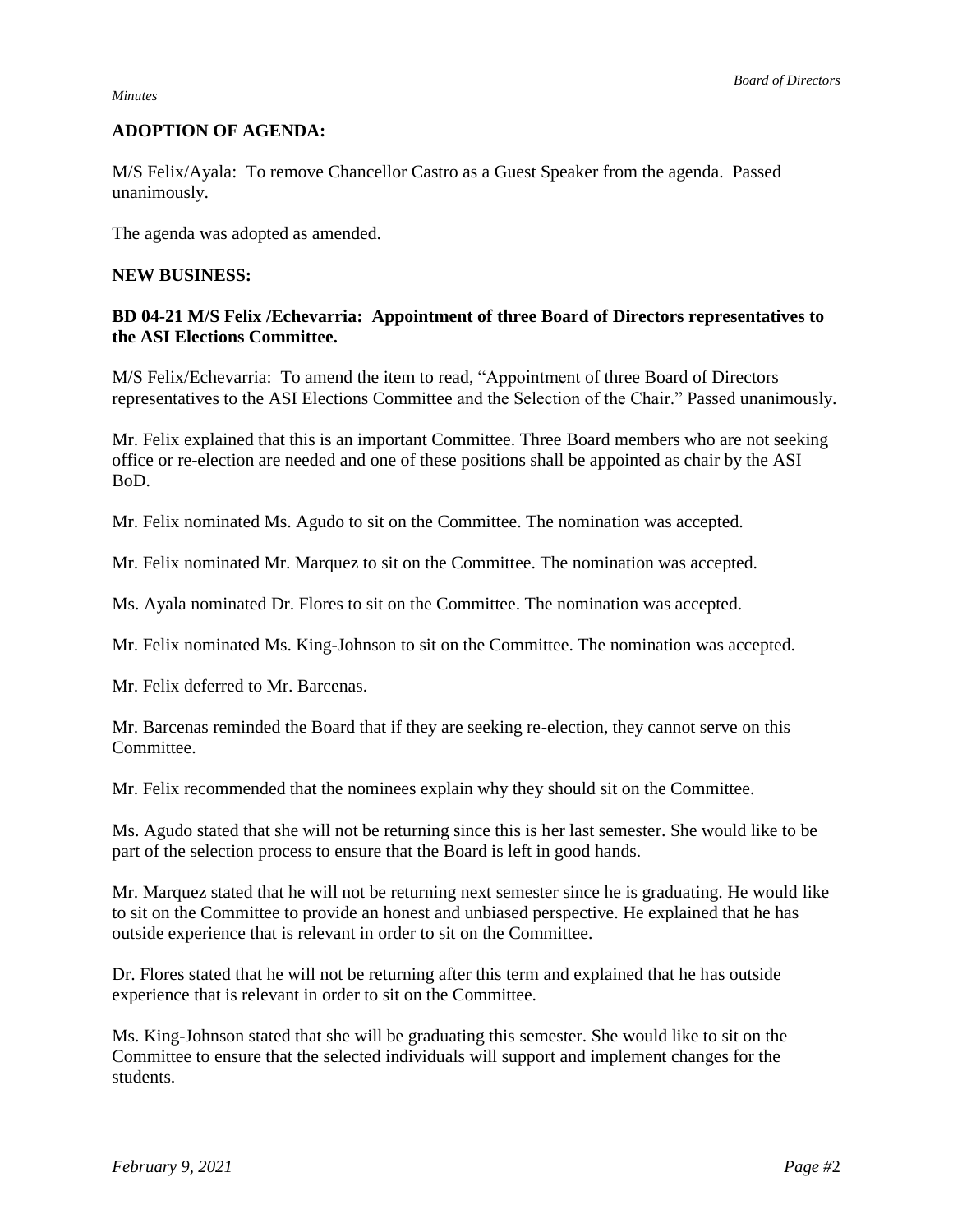#### *Minutes*

M/S Marquez/Agudo: To have Ms. Stone tally the votes. Passed unanimously.

Ms. Agudo, Mr. Marquez and Ms. King-Johnson were appointed as the three Board of Director representatives to the ASI Elections Committee.

Ms. Agudo nominated herself to Chair the Committee. (A roll call vote was conducted). Passed (15/0/0). Ms. Agudo was nominated as Chair.

Dr. Flores left the meeting due to a class conflict.

# **BD 05-21 M/S Marquez/Echevarria: Appointment of three Board of Directors representatives to the ASI Lobby Corps.**

Mr. Felix deferred to Mr. Barcenas.

Mr. Barcenas explained that the ASI Lobby Corps will be responsible for lobbying local, state, and federal legislators and organizing events to create awareness of issues in higher education. He deferred to Ms. Hazelwood.

Ms. Hazelwood stated that the team strives to educate, engage, and inspire students to impact the legislative process through civic engagement.

Ms. Echevarria nominated Ms. Thambi. The nomination was accepted.

Mr. Felix nominated Ms. Romero. The nomination was accepted.

Discussion ensued.

Ms. Thambi shared her experience with lobbying last year.

Ms. Ramos nominated Ms. Ayala. The nomination was accepted.

Passed (15/0/0).

# **BD 06-21 M/S Felix/Marquez: Creation of the Accessible Procurement of Information and Communication Technologies Policy. (First Reading).**

Mr. Felix explained the importance of establishing this policy and having it implemented within the corporation.

Ms. Moran passed the gavel to Ms. Stone due to computer issues.

Mr. Marquez spoke in favor of this policy.

Discussion ensued.

Passed (15/0/0).